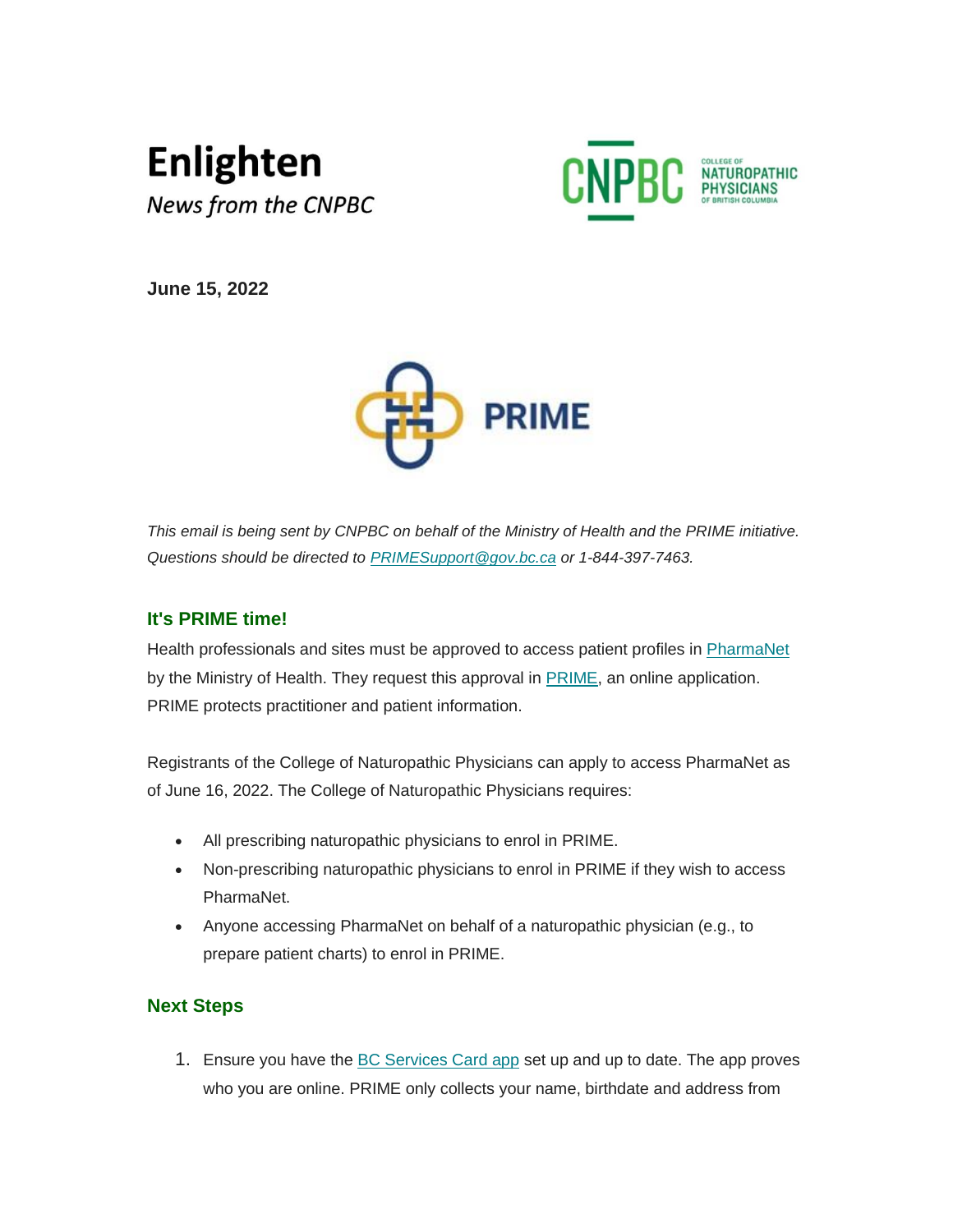the app, to identify you. This use is completely separate from your PHN and healthcare information.

- 2. If you run a private practice:
	- o Select a PharmaNet software vendor that best suits your practice needs. For private community practice vendor contact information [click here.](https://www2.gov.bc.ca/gov/content/health/practitioner-professional-resources/system-access/health-practice-access-to-pharmanet) It is the vendor's application that you use to access PharmaNet.
		- CareConnect: [careconnect@phsa.ca](mailto:careconnect@phsa.ca) | [www.my.careconnect.ca/](http://www.my.careconnect.ca/)
		- Excelleris: 1-866-728-4777 | [www.excelleris.com/](http://www.excelleris.com/)
		- iClinic Inc.: 604-566-9862 | [www.iclinicemr.com/](http://www.iclinicemr.com/)
		- Medinet: 1-800-737-3771 | [www.medinet.ca](http://www.medinet.ca/)
		- Plexia Electronic Medical Systems Inc.: 604-269-3733 | [www.plexia.ca](http://www.plexia.ca/)
	- $\circ$  [Register your site.](https://pharmanetenrolment.gov.bc.ca/site) You will need to do this before individuals at the practice enrol in PRIME – see instructions below
- 3. [Enrol as a user in PRIME](https://pharmanetenrolment.gov.bc.ca/info) see instructions below

### **How to register a site**

A site is a combination of a physical location and a PharmaNet software vendor. If a practice has one location with two PharmaNet software vendors, they would have two sites. If they have two locations and one vendor, they have two sites.

- 1. Contract a PharmaNet software vendor.
- 2. Identify someone who is legally authorized to sign the Organization Agreement for PharmaNet Use in PRIME. They do not need to be a PharmaNet user or regulated health professional ("signing authority" in PRIME).
- 3. Identify someone to register the site in PRIME. This does not have to be signing authority (see step 2), but the signing authority must read and accept the Organization Agreement online.They will need a BC Services Card app.
- 4. The person registering the site will need an up-to-date BC Services Card app and the practice's municipal business license, which they will upload a copy of in PRIME.
- 5. Go to [PRIME](https://pharmanetenrolment.gov.bc.ca/site) to begin registration.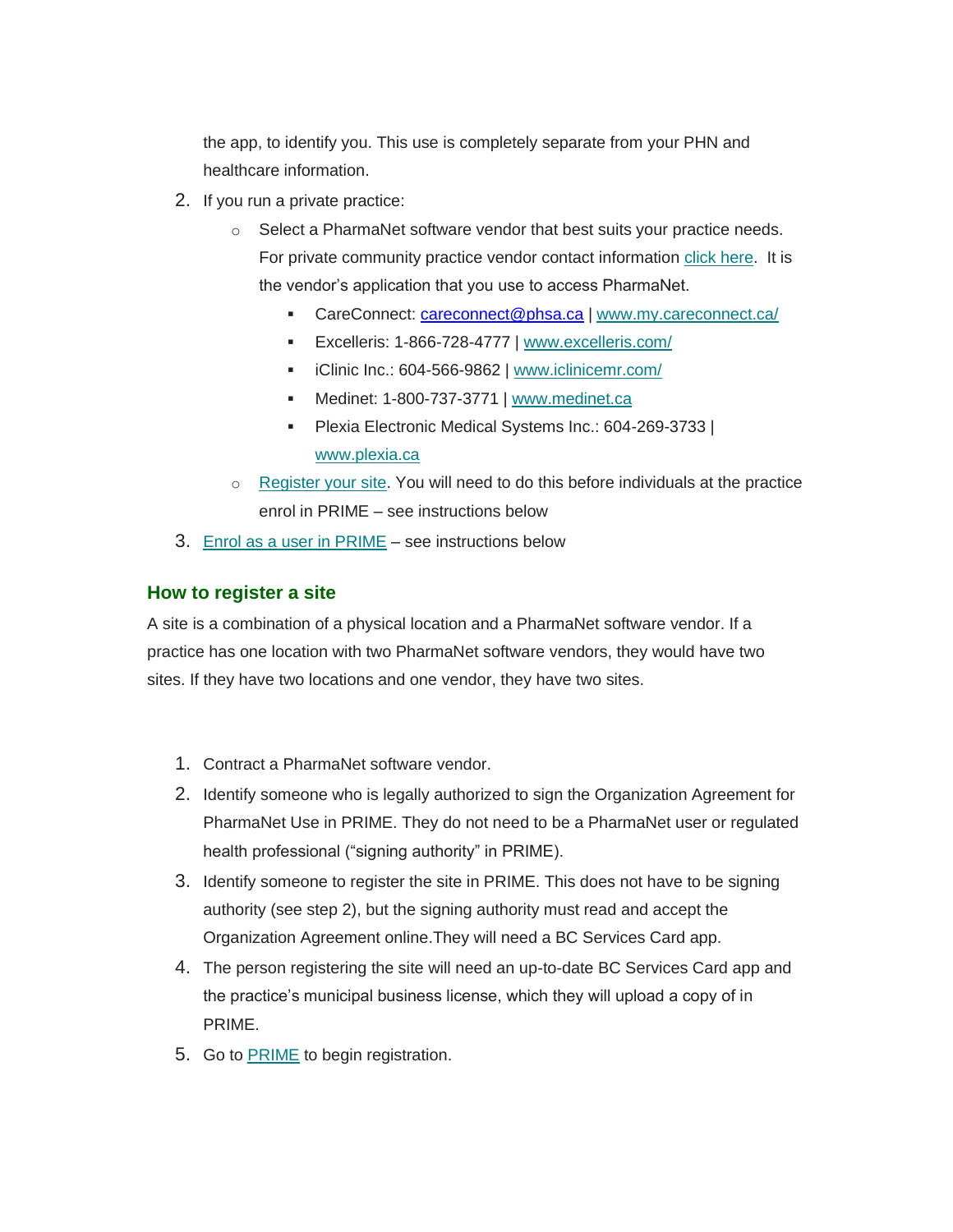Full information about registering a site, with a video tutorial, is available at Community [Health Practice Access to PharmaNet.](https://www2.gov.bc.ca/gov/content?id=F17EA71ACE8B4FA3A3A38D2CEA77C088)

\*\*Note: You must complete your site registration before anyone at the site can enrol in PRIME.

## **How to enrol in PRIME**

You need:

- The BC Services Card app set up and up to date. See [instructions](https://www2.gov.bc.ca/gov/content?id=034E906146794F84A00535A3F9354913)
- Your CNPBC registration number
- The email address for the office manager or vendor who sets up access to PharmaNet for users at your site

## **If you have already enrolled in PRIME**

Naturopaths are independent PharmaNet users as of June 16, 2022. If you enrolled in PRIME before June 16, 2022 as a naturopath you need to:

- 1. Return to [PRIME](https://www2.gov.bc.ca/gov/content/health/practitioner-professional-resources/pharmacare/pharmanet-bc-s-drug-information-network/prime/prime-dates)
- 2. Update your profile if needed
- 3. Read and accept the terms of access again (a different one will be assigned)

#### **Resources:**

- Information on [PRIME](https://www2.gov.bc.ca/gov/content/health/practitioner-professional-resources/pharmacare/pharmanet-bc-s-drug-information-network/prime)
- information on PRIME site registration
- [PRIME application](https://pharmanetenrolment.gov.bc.ca/info) individuals
- PRIME [application](https://www2.gov.bc.ca/gov/content?id=F17EA71ACE8B4FA3A3A38D2CEA77C088) sites

#### **Deadline to enrol as a user and /or register a site**

If you had access to PharmaNet before June 16/22, you must apply to the Ministry of Health via PRIME by June 30, 2022 to retain that access. All new users: we encourage you to register your site and enrol between June 16 and June 30, 2022 as focused support will be available to you.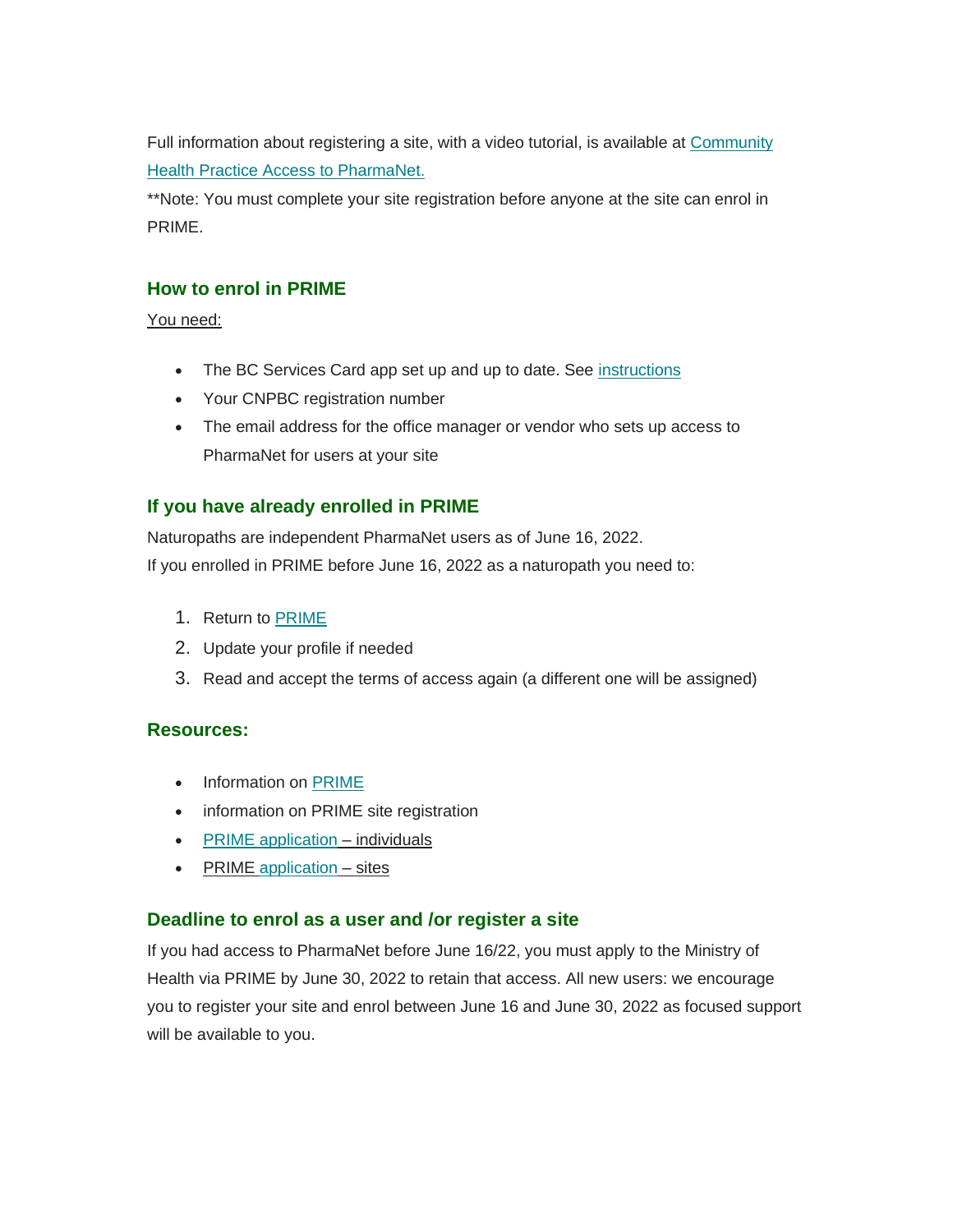Thank you! **PRIME Support 1-844-397-7463** [PrimeSupport@gov.bc.ca](mailto:PrimeSupport@gov.bc.ca)

# **A Note From the Registrar**

We just wanted to get you this information quickly, and will send a second June newsletter soon.

Stay well.

Carina Herman

*We acknowledge with respect that the land on which we gather is the unceded and traditional territories of the Coast Salish peoples sḵwx̱wú7mesh (Squamish), sel ̓ íl ̓witulh (Tsleil-Waututh), and xʷməθkʷəy̓əm (Musqueam) nations whose historical relationships with the land continue to this day.*